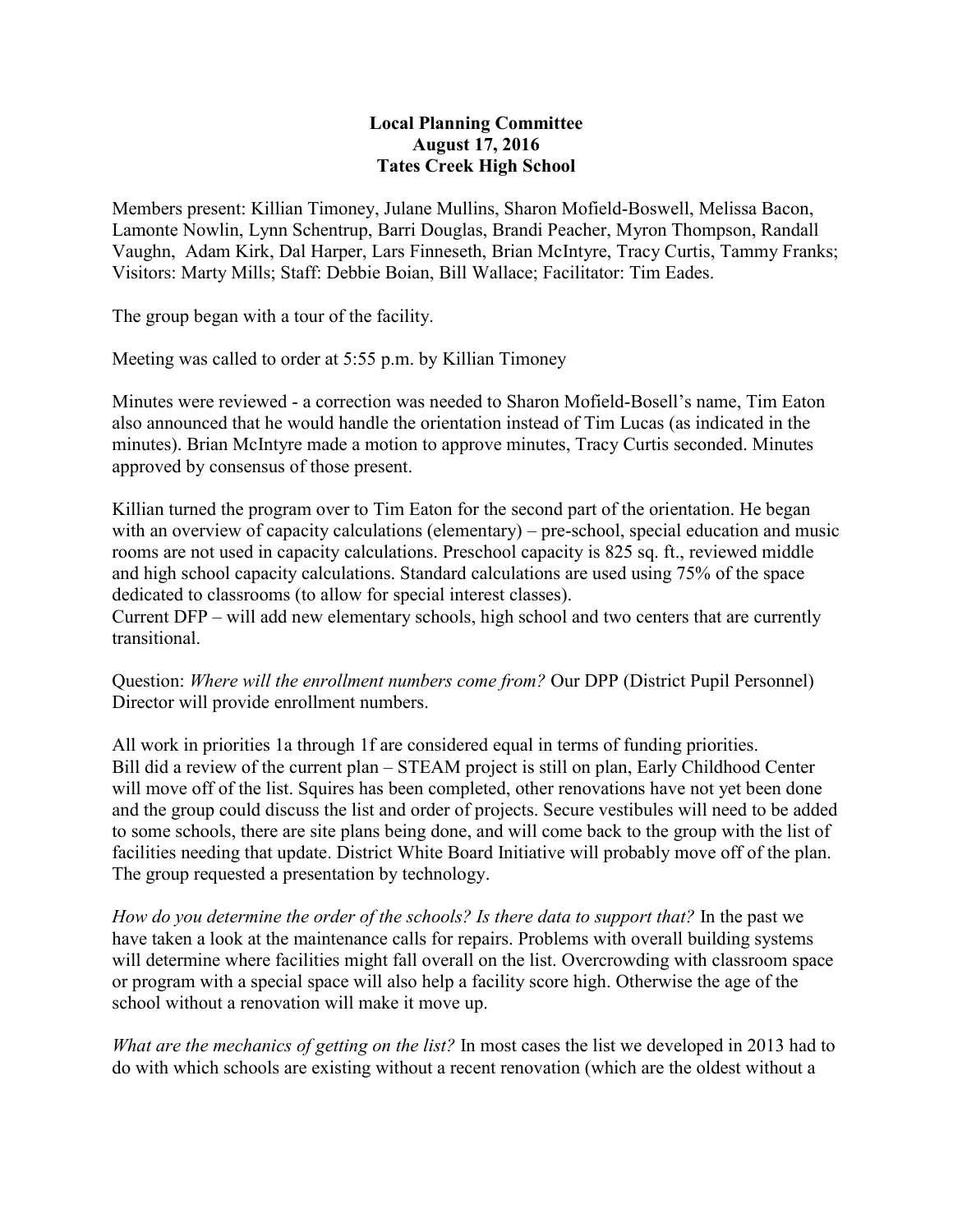renovation), who needs classroom or new instructional space, systems not working properly (HVAC systems).

*Will the committee vote on criteria?* In the past the committee has leaned on the recommendations of the maintenance staff and instructional staff for scoring the criteria. Melissa – instruction drives construction. Bill - We can build anything you need, we need to know what the instructional program is and we can support the programs.

*Why are we keeping elementary schools at 650 capacity?* Back in 1995 during the planning of Veterans Park and Rosa Parks, at the time there was a discussion of the appropriate size elementary school, KDE recommends 600 but Fayette County went with 650 capacity. We have used that as our target. If we need more we can, we have done renovations at some schools over 700, so that was based on data that we're going to have that many kids at these school sites. Now with new buildings we probably need to be building something bigger. An instructional program manager needs to let us know what they can manage. Tammy – research shows that about 600 is about the amount that a principal can monitor and manage effectively. If you have over 600 you need to add another administrator to handle that many students. Julane – it seems as we have opened schools we have opened at capacity or over capacity. Melissa – I have always thought that KDE wanted to cap it at 600 or 650 there are standards showing that this is the best size. Julane – we're already 700 students up for this time last year.

There was a lengthy discussion of capacity. Myron concluded that when the Senior Directors of Instruction are chosen that is a discussion we will need to have.

Other considerations - Title I (Free and Reduced numbers), Special Education data, etc. are all data that we look at when considering facility designs.

Reviewed Priority 3 – construction of non-educational additions or expansions FCPS currently has none.

Reviewed Priority 4 – management support areas. Those include the Miles Point bus garage, which needs to acquire property for parking. Liberty Bus Garage is currently in need of bays and administrative areas.

*What if a school wanted to add more land? There are a lot of schools where there is not a lot of room for growth.* We not aware of land locked schools where we would be in a position to do that, we might look at it depending on the situation. We do have imminent domain at our disposal, but generally try not to use it.

Reviewed Priority 5 – which will most likely keep on the plan due to space allocation and facility usage issues. There was discussion of the cost of these athletic facility auxiliary gymnasiums. There is an issue with Title IX softball fields that we need to include on the plan and figure out where we plug in these as well as gyms and lockers, etc.

The Athletic Director is meeting with the KHSAA next week and after those discussions Bill will put together a comprehensive plan to place in the plan that can be rolled out in phases.